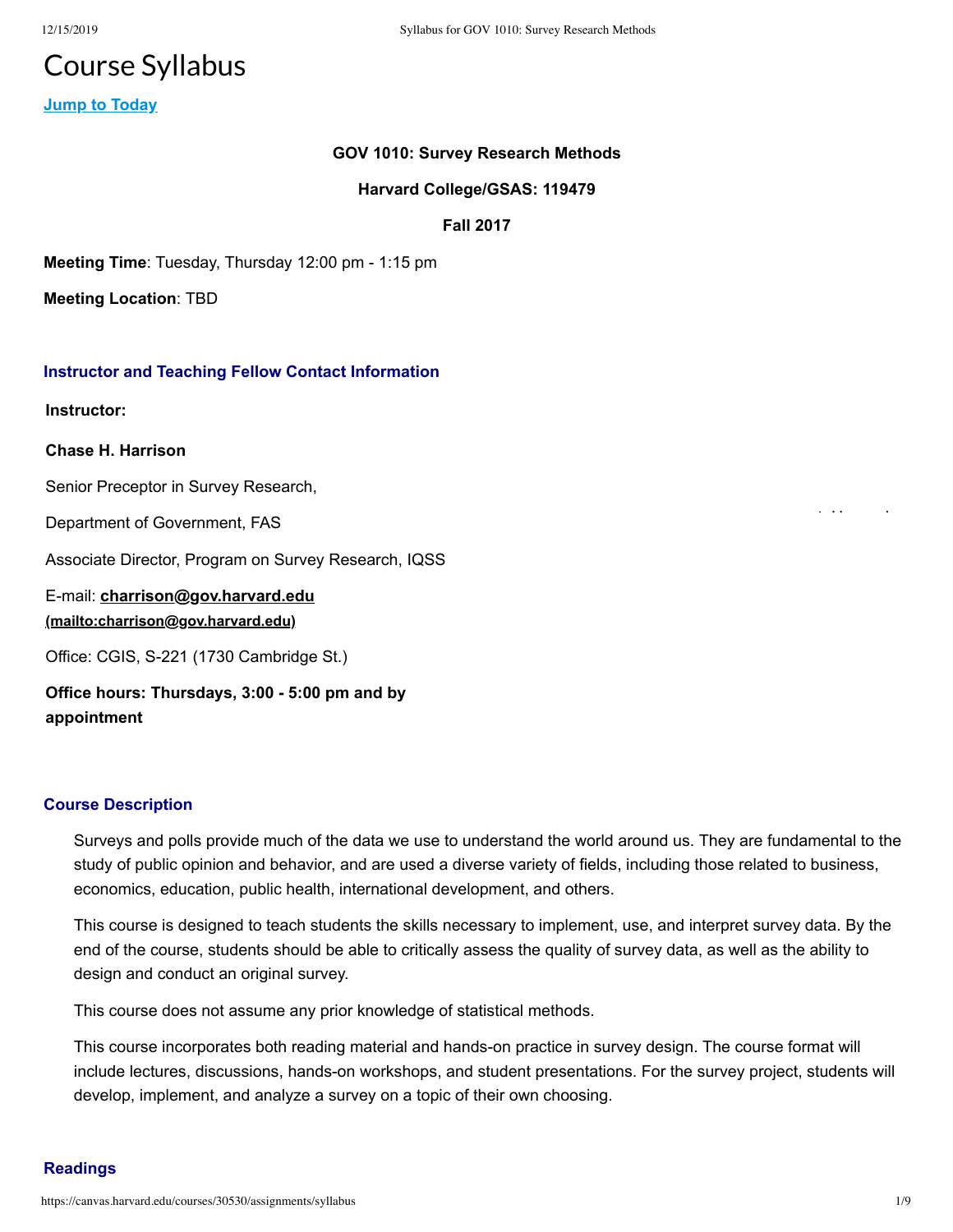\*The following books have been ordered for your purchase in the Harvard Coop.

#### **Required:**

Dillman, Don A. Jolene Smyth and Leah Melani Christian Internet, Phone, Mail, and Mixed Mode Surveys; The Tailored Design Method 4th Edition (Wiley 2014).

Weisberg, Herbert F. The Total Survey Error Approach: A Guide to the New Science of Survey Research. Chicago: University of Chicago Press (2005).

Blair, Edward and Johnny Blair. Applied Survey Sampling. Los Angeles: Sage (2015)

\*Most other readings will be available through the course web page or on reserve in Lamont library.

#### **Supplementary Reading:**

There are many other books about survey design that may be useful to you as you design and implement your research project. The most essential of these have been placed on reserve in the Lamont Library. Many of these are also available in the Program on Survey Research library, which makes selected survey research references, texts, and quides available in the Harvard-MIT Data Center public computer labs. The lab is located in CGIS Knafel (North) building at 1737 Cambridge Street in Cambridge Massachusetts. The primary computer lab is located on the Concourse level in K024. Works may be borrowed for same day in-building use by any person with a valid HMDC lab account (Harvard ID required).

#### Books of particular interest may include:

Couper, Mick P. Designing Effective Web Surveys. Cambridge: Cambridge University Press. (2008). This is a handbook for designing web surveys that many students find helpful.

Fowler, Floyd J. Jr., Improving Survey Questions; Design and Evaluation. Thousand Oaks, CA: Sage Publications. (1995) This is a handbook for writing survey questions that many students find helpful.

Groves, Robert M. et. al. Survey Methodology, Hoboken, NJ.: Wiley (2006). This is a comprehensive and advanced text.

#### **Course Structure**

Survey research is a collaborative process. The best survey research almost always happens when people work together, sharing some tasks and delegating others. Survey research done by soloists usually falls flat. In that spirit, students will work in groups to design and conduct surveys for the course.

In addition to attending classroom meetings, students will be expected to meet regularly to design and implement their group project.

Each group assignment will ask students to list the group participants and the work each contributed to the assignment. At the end of the semester, students will be asked to independently write a short assessment of the roles each student played in the group, which will be handed in along with the final paper. The final paper for the class will be based on your group project. Although students are encouraged to share ideas during the survey process, each student must write their final paper individually.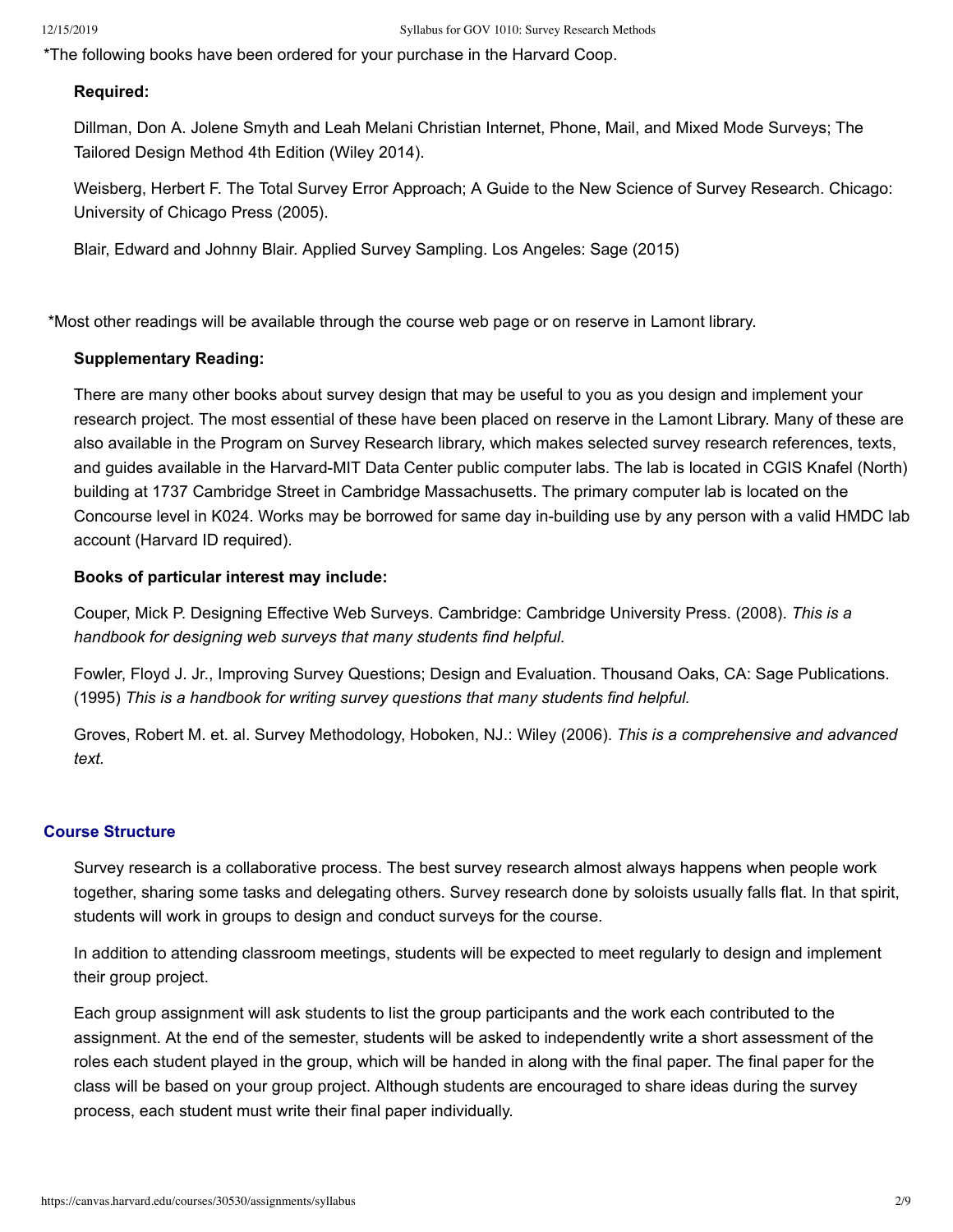### **Grades**

Grades will be calculated as follows:

| <b>Requirement: %</b>               |     | <b>Description:</b>                                                                                                                                                                                                                                                                                                                                                                                                                                                                                                                                                                                                                          |
|-------------------------------------|-----|----------------------------------------------------------------------------------------------------------------------------------------------------------------------------------------------------------------------------------------------------------------------------------------------------------------------------------------------------------------------------------------------------------------------------------------------------------------------------------------------------------------------------------------------------------------------------------------------------------------------------------------------|
| Class and<br>Group<br>Participation | 15% | Students are expected to attend lectures, group meetings, and participate as<br>appropriate. Students will be expected to be able to report on their group<br>projects during each class.                                                                                                                                                                                                                                                                                                                                                                                                                                                    |
| <b>Class</b><br>Assignments         | 30% | Assignment 1: Preliminary Research Question (5%)<br>Assignment 2: Group Research Proposal (10%)<br>Assignment 3: Questionnaire (Group) (5%)<br>Assignment 4: Pre-Test report (Group) (10%)                                                                                                                                                                                                                                                                                                                                                                                                                                                   |
| Survey<br>Critique                  | 10% | You will get more out of this course, and enjoy it more, if you are actively<br>searching for and critiquing actual survey results. Each student will be<br>responsible for writing two short $(2 - 4$ page) critiques of a survey, survey<br>question, poll, or interpretation of a survey. The critique should focus on one<br>particular aspect or issue of the report and should be some aspect of survey<br>methodology covered in the course. You should provide a copy of (or link to)<br>to the relevant survey report or release you discuss, although any relevant<br>parts for your discussion should be presented in your paper. |
|                                     |     | The first critique must be received by the start of class October 17, and the<br>second is due by the start of class November 28. Critiques handed in after<br>these deadlines will be penalized $\frac{1}{2}$ letter grade (5 / 100 points) for each day<br>or portion thereof ( $1 - 24$ hours) it is late. Students who complete two<br>critiques by November 15 will have the option of writing a third critique by<br>December 7. In this case, the critique with the lowest grade will be dropped.                                                                                                                                     |
| In-Class<br>Examination             | 10% | November 16, 2017                                                                                                                                                                                                                                                                                                                                                                                                                                                                                                                                                                                                                            |
| Survey<br>Research<br>Project/Paper | 35% | DUE: Friday, December 15, at 12:00 PM<br>For the survey project, students will develop, implement, and analyze their<br>own survey on any topic of their choosing. The final paper (12-15 pages,                                                                                                                                                                                                                                                                                                                                                                                                                                             |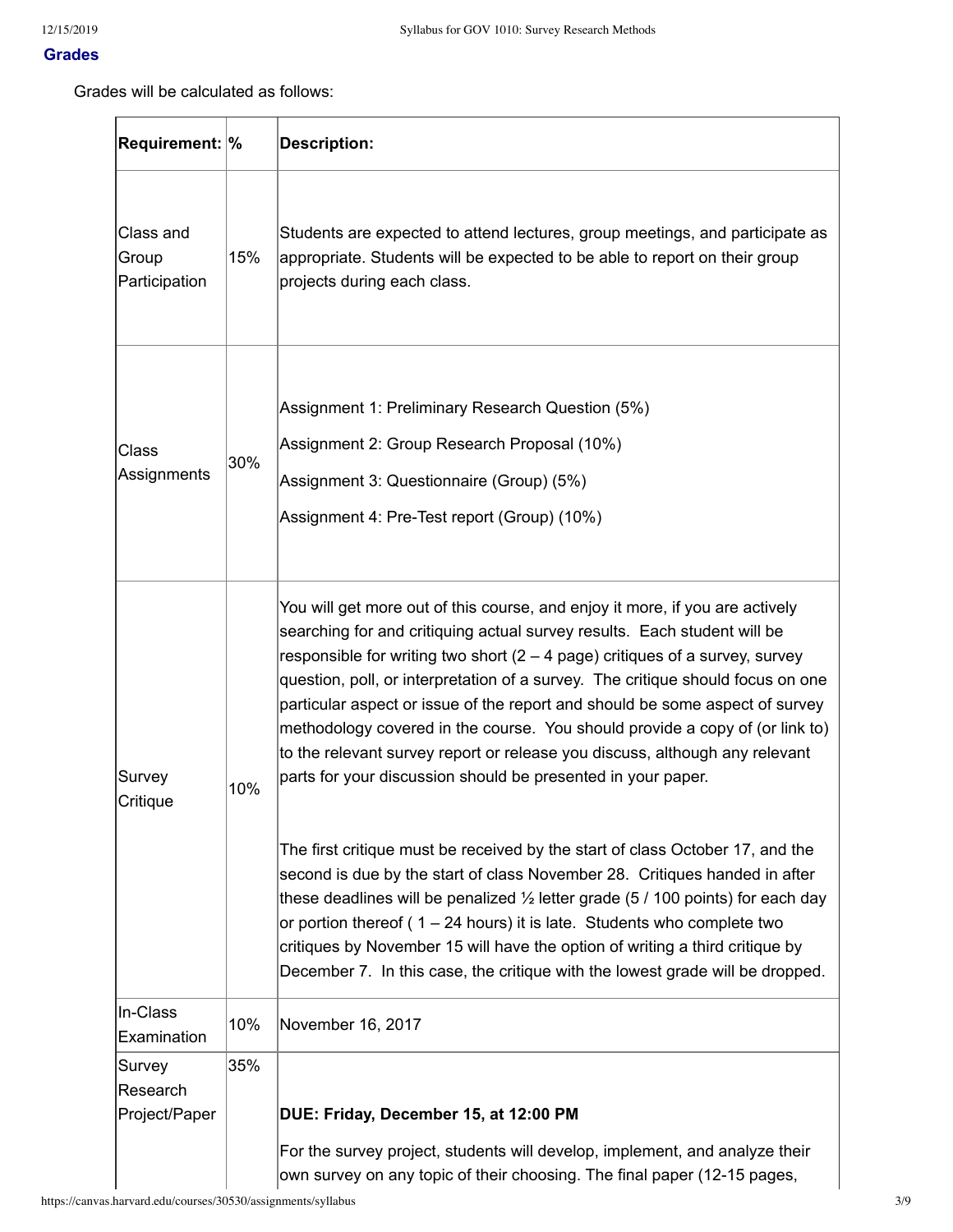Syllabus for GOV 1010: Survey Research Methods

|                                                                                               |      | double-spaced, 12-point, 1-inch margins) is due Friday, December 15, at<br>12:00pm.                                                                    |  |
|-----------------------------------------------------------------------------------------------|------|--------------------------------------------------------------------------------------------------------------------------------------------------------|--|
|                                                                                               |      | Class assignments will be geared toward the final project, and preliminary<br>versions will be presented during class sessions at the end of the term. |  |
| TOTAL:                                                                                        | 100% |                                                                                                                                                        |  |
| *Note: Failure to complete any course requirement may result in failure of the entire course. |      |                                                                                                                                                        |  |

#### **Course Practices and Policies**

#### Policy on Collaboration: Collaboration is Required

Participation in group projects is required as part of this course unless a specific exception is granted by the instructor. Each group assignment will ask students to list the group participants and the work each contributed to the assignment. At the end of the semester, students will be asked to independently write a short assessment of the roles each student played in the group, which will be handed in along with the final paper.

The final paper for the class will be based on your group project. Although students are encouraged to share ideas during the survey process, each student must write their final paper individually. The final paper should reflect your own presentation and interpretation of the group project. Final papers should properly cite any books, articles, websites, lectures, etc. that have contributed to the work. Any outside help with the paper should be fully acknowledged.

The single classroom exam (10% of grade) is to be completed by the student alone, without any assistance, and without access to any outside materials.

Accessibility, Services, and Support. Any student needing academic adjustments or accommodations is requested to present their letter from the Accessible Education Office (AEO) and speak with me by the end of the second week of the term. Failure to do so may result in my inability to respond in a timely manner. All discussions will remain confidential, although AEO may be consulted to discuss appropriate implementation. For more information, please contact me or AEO at 617-496-8707 (V), 617-496-3720 (V/TTY), 617-495-0815 (fax), aeo@fas.harvard.edu or www.aeo.fas.harvard.edu (http://www.aeo.fas.harvard.edu).

Late Assignments. Students should take careful note of the dates requirements are due. All assignments are due on the designated day. Late assignments will be accepted at the discretion of the instructor, and will be marked down a full letter grade for each class meeting late. For the final paper assignment, late papers will NOT be accepted.

Absences. If any student must miss a class or due date owing to a religious observance, please inform me during the first weeks of class so that we can make appropriate arrangements.

Availability. I will make every effort to be available to students outside of class. My regular office hours are listed on the first page of the syllabus. If you wish to come at a different time, please don't hesitate to contact me.

### **Tentative Schedule**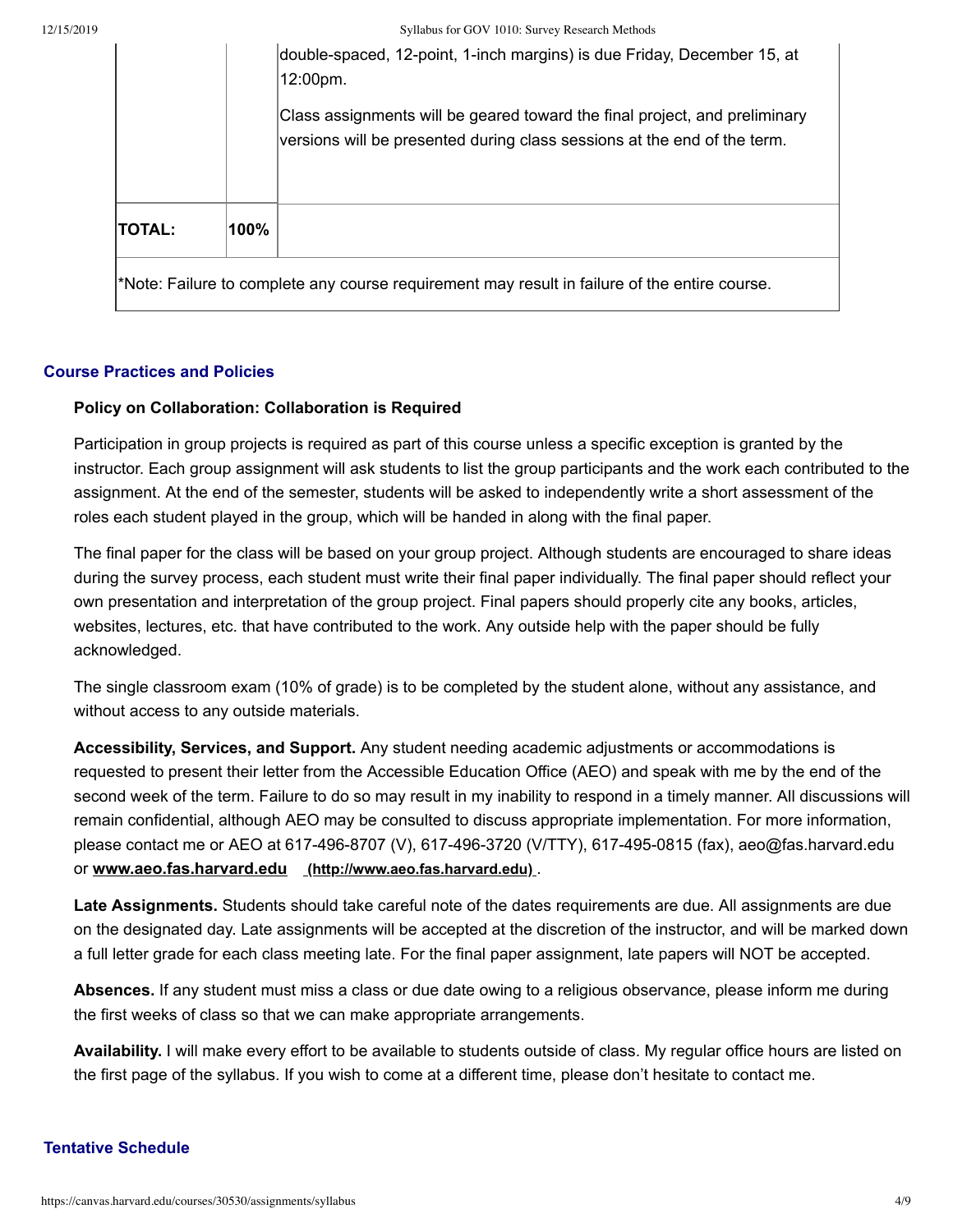Note: In order to best accommodate student projects, scheduling -- including due-dates of assignments -- is subject to change. (Group assignments will not be due earlier than dates listed on this syllabus).

|                               | <b>Week Dates</b>            | <b>Topic &amp; Readings</b>                                                                                                                                                                                                                                                                                                                                                                                                                              |
|-------------------------------|------------------------------|----------------------------------------------------------------------------------------------------------------------------------------------------------------------------------------------------------------------------------------------------------------------------------------------------------------------------------------------------------------------------------------------------------------------------------------------------------|
|                               | August 31                    | <b>Course Introduction on Survey Research and Survey Errors</b>                                                                                                                                                                                                                                                                                                                                                                                          |
| Week<br>1                     |                              | Readings: Readings can be found in "Files" tab<br>• Weisberg: Chapters $1 - 2$<br>• Dillman: $pp 2 - 10$<br>• Newport, Frank. Polling Matters: Why Leaders Must Listen to the Wisdom of the People.<br>New York: Time Warner (2004). Chapter 1 and Chapter 7.                                                                                                                                                                                            |
|                               |                              | <b>Surveys and the Research Process</b><br>*Assignment 1: Preliminary Research Question, Due September 7                                                                                                                                                                                                                                                                                                                                                 |
| Week $ 5$ ;<br>$\overline{2}$ | September<br>September<br>7  | Readings: Readings can be found in "Files" tab<br>• Fowler: Chapter 11<br>• Weisberg: Chapter 14<br>• Oppenheim, A. N. Question Design, Interviewing, and Attitude Measurement. London:<br>Pinter<br>• (1992). Pp. 7-18; 21-29.<br>• Groves, et. al: $pp 39 - 48$                                                                                                                                                                                        |
| Week $ 12$ ;<br>3             | September<br>September<br>14 | <b>Modes of Data Collection</b><br>Readings: Readings can be found in "Files" tab<br>• Weisberg: Chapter 3 - 4<br>• Dillman: pp 10 - 17; Chapter 2; pp 258-264; p298; pp 301-306; pp 351-353; pp 398-<br>403; Chapter 12                                                                                                                                                                                                                                 |
| Week $ 19;$<br>4              | September<br>September<br>21 | <b>Sampling and Populations</b><br>Readings:<br>• Blair and Blair: Chapters $1 - 3$ (pp $3 - 88$ ); Chapter 8 (pp 179-219)<br>• Weisberg Chapter 9<br>• Dillman, Smith, Christian Chapter 3, pp 56-75<br>For Reference:<br>• Baker, Reg., et. al. (2010) AAPOR Report on Online Panels Report Prepared for the<br>AAPOR Executive Council by a Task Force operating under the auspices of the AAPOR<br>Standards Committee. POQ: (2010) 74 (4): 711-781. |
|                               | Week September               | <b>Designing Sampling Protocols</b>                                                                                                                                                                                                                                                                                                                                                                                                                      |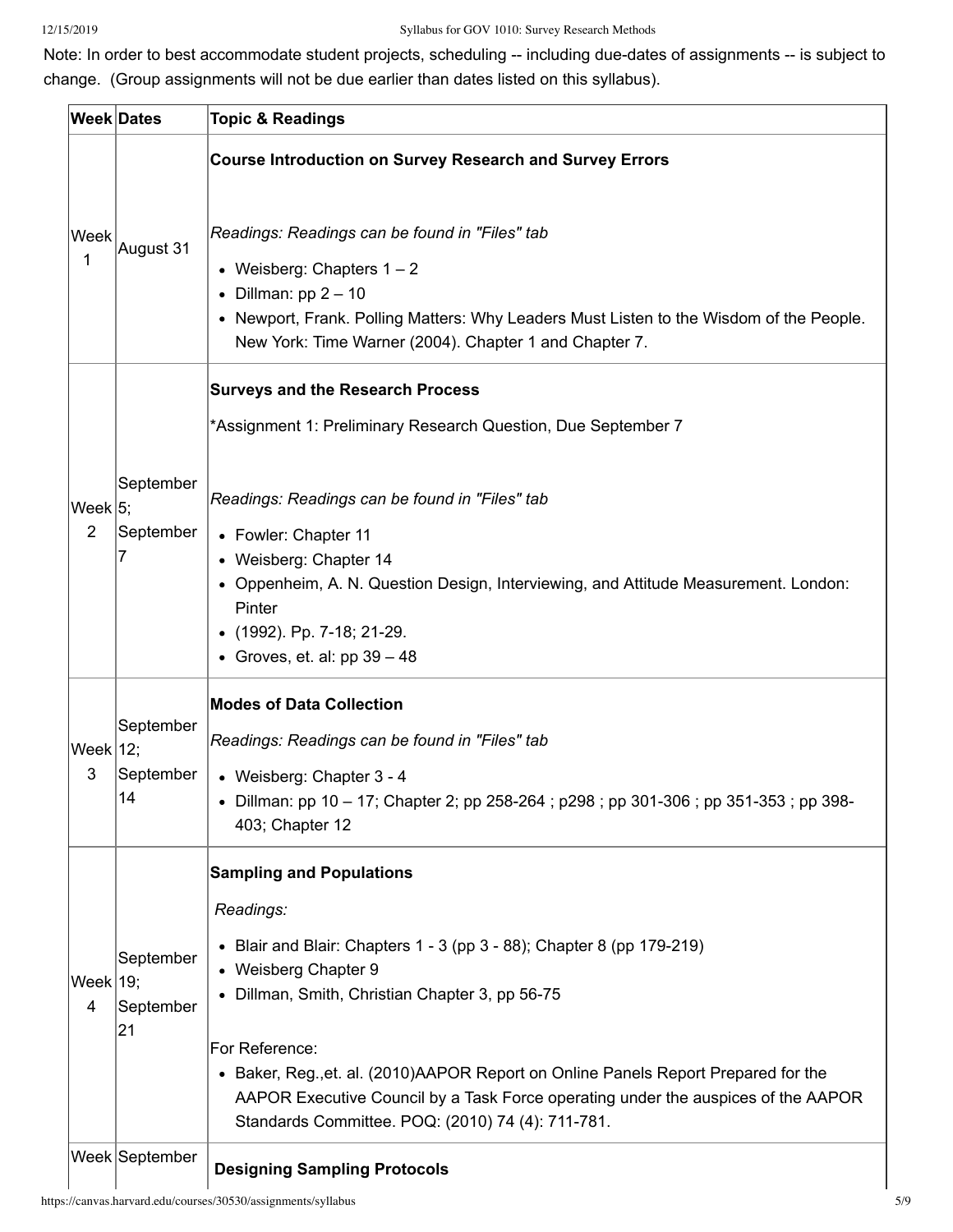| 5              | 26;<br>September<br>28         | Readings:                                                                                                                                                                                                                                                                                                                                                                                                |  |  |
|----------------|--------------------------------|----------------------------------------------------------------------------------------------------------------------------------------------------------------------------------------------------------------------------------------------------------------------------------------------------------------------------------------------------------------------------------------------------------|--|--|
|                |                                | • Blair and Blair: Chapters $4 - 6$ (pp $91 = 154$ )                                                                                                                                                                                                                                                                                                                                                     |  |  |
|                |                                | • Weisberg Chapter 10<br>• Dillman, Smith, Christian: Chapter 3, pp 75-93                                                                                                                                                                                                                                                                                                                                |  |  |
|                |                                | For Reference:                                                                                                                                                                                                                                                                                                                                                                                           |  |  |
|                |                                | • Brick, J. Michael (2011) "The Future of Survey Sampling" POQ: 75 (5): 872-888<br>• Yeager, David S., et. al. (2011) Comparing the Accuracy of RDD Telephone Surveys and<br>Internet Surveys Conducted with Probability and Non-Probability Samples POQ: 75 (4):<br>709-747<br>• Iannacchione, Vincent G. (2011) The Changing Role of Address-Based Sampling in<br>Survey Research POQ: 75 (3): 556-575 |  |  |
|                |                                | <b>Conceptualizing Ideas and Operationalizing Questions</b>                                                                                                                                                                                                                                                                                                                                              |  |  |
|                |                                | *Assignment 2: Group Research Design, Due October 5                                                                                                                                                                                                                                                                                                                                                      |  |  |
| 6              |                                | Readings:                                                                                                                                                                                                                                                                                                                                                                                                |  |  |
|                | Week October 3;<br>October 5   | • Dillman, Smith and Christian: Chapters 4 - 5                                                                                                                                                                                                                                                                                                                                                           |  |  |
|                |                                | • King, Gary, Robert O. Keohane and Sidney Verba. Designing Social Inquiry: Scientific<br>Inference in Qualitative Research. pp 55-63.                                                                                                                                                                                                                                                                   |  |  |
|                |                                | • Oppenheim, A. N. Question Design, Interviewing, and Attitude Measurement. London:<br>Pinter (1992). pp. 150-162                                                                                                                                                                                                                                                                                        |  |  |
|                |                                | • Hox, Joop J. 1997. "From Theoretical Concept to Survey Question." Pp. 47-70 in Survey<br>Measurement and Process Quality, edited by L. Lyberg et al. New York: Wiley.                                                                                                                                                                                                                                  |  |  |
|                |                                | Recommended:                                                                                                                                                                                                                                                                                                                                                                                             |  |  |
|                |                                | Fowler, Floyd J. Jr., Improving Survey Questions; Design and Evaluation. Thousand Oaks,<br>CA: Sage Publications. (1995)                                                                                                                                                                                                                                                                                 |  |  |
| $\overline{7}$ | Week October 10;<br>October 12 | <b>Thinking About Answers &amp; Questions</b>                                                                                                                                                                                                                                                                                                                                                            |  |  |
|                |                                | Readings:                                                                                                                                                                                                                                                                                                                                                                                                |  |  |
|                |                                | Dillman, Smith and Christian: Chapters 6 - 7<br>Weisberg: Chapter 6<br>٠<br>• Schuman: Chapter 4                                                                                                                                                                                                                                                                                                         |  |  |
|                |                                | • Schaeffer, Nora Cate and Jennifer Dykema (2011) Questions for Surveys: Current Trends                                                                                                                                                                                                                                                                                                                  |  |  |
|                |                                | and Future Directions . POQ: 75 (5): 909-961<br>• Krosnick, Jon A. and Leandre R. Fabrigar. 1997. "Designing Rating Scales for Effective<br>Measurement in Surveys." pp. 141-164 in Survey Measurement and Process Quality,<br>edited by L. Lyberg et al. New York: Wiley.                                                                                                                               |  |  |
|                |                                | <b>Optional Readings:</b>                                                                                                                                                                                                                                                                                                                                                                                |  |  |
|                |                                | Students designing surveys to be implemented by interviewers might refer to the following as<br>a reference:                                                                                                                                                                                                                                                                                             |  |  |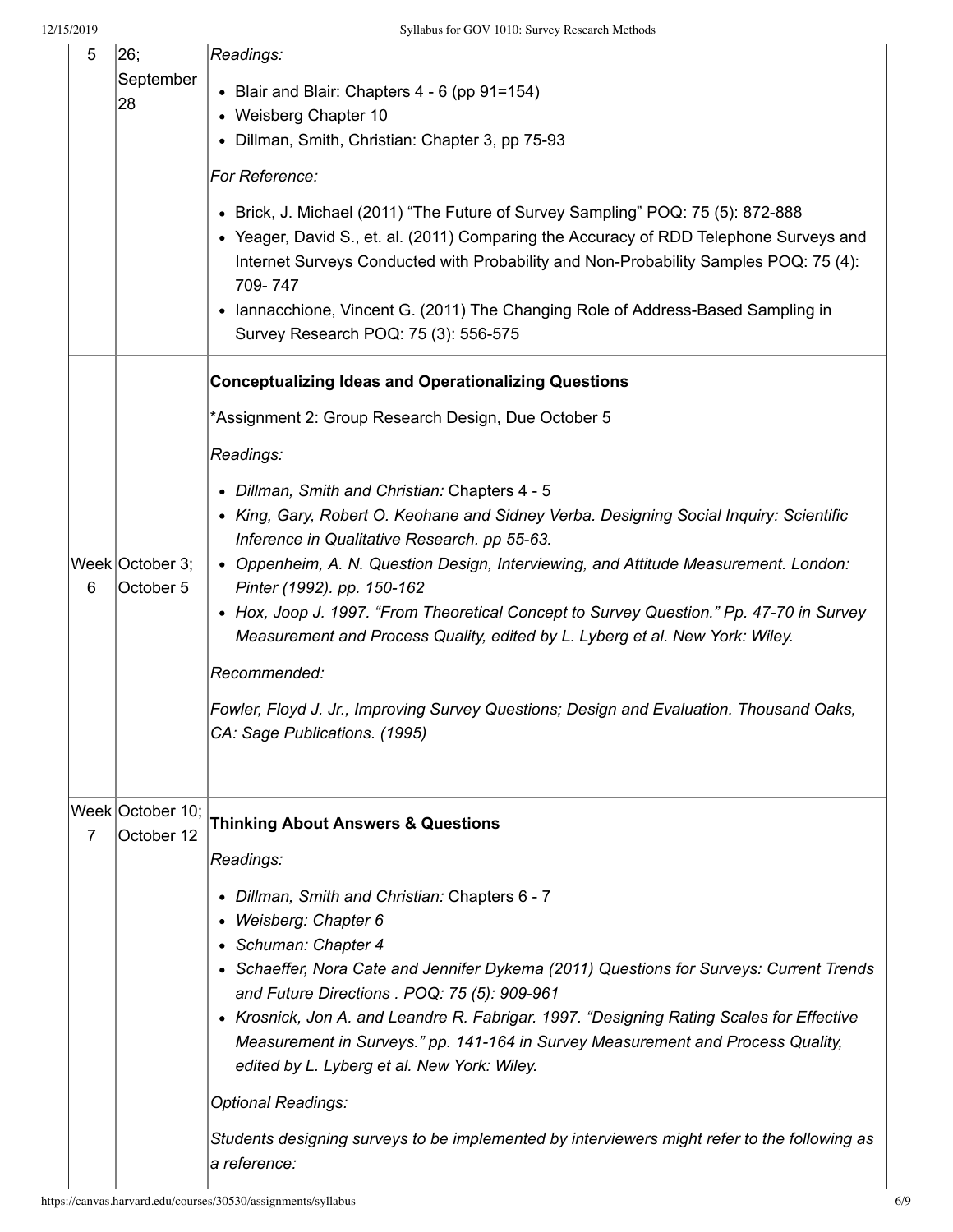|                  |                                | • Weisberg Chapter 4<br>• Fowler, Floyd J. 2014. Survey Research Methods, Fifth Edition. (Loos Angeles: Sage.<br>Chapter 8;                             |
|------------------|--------------------------------|---------------------------------------------------------------------------------------------------------------------------------------------------------|
|                  |                                | <b>Pre-Testing Questions</b>                                                                                                                            |
|                  |                                | *First survey critique due October 17                                                                                                                   |
|                  |                                | *Assignment 3: Group Questionnaire, Due October 19                                                                                                      |
|                  |                                | Readings:                                                                                                                                               |
| 8                | Week October 17;<br>October 19 | • Fowler, Floyd J. 2014. Survey Research Methods, Fifth Edition. (Loos Angeles: Sage.<br>Chapter 7                                                      |
|                  |                                | • Presser et. al (2004) "Methods for Testing and Evaluating Survey Questions" POQ 68:<br>109-130                                                        |
|                  |                                | • Willis, Gordon B. 1999. Cognitive Interviewing: A "How To" Guide."                                                                                    |
|                  |                                | • Beatty, Paul C. and Gordon B. Willis. 2007. "Research Synthesis: The Practice of<br>Cognitive Interviewing." Public Opinion Quarterly 71(2): 287-311. |
|                  |                                | The Impact of Nonresponse                                                                                                                               |
|                  |                                | Readings:                                                                                                                                               |
|                  | Week October 24;               | • Weisberg Chapters 7 - 8                                                                                                                               |
| 9                | October 26                     | • Wagner, James. (2012) A Comparison of Alternative Indicators for the Risk of<br>Nonresponse Bias POQ: (2012) 76 (3): 555-575                          |
|                  |                                | <b>Interpreting Survey Findings</b>                                                                                                                     |
|                  |                                | *Assignment 4: Final Questionnaire & Pre-test Report (Group) Due October 31                                                                             |
|                  |                                | Readings:                                                                                                                                               |
|                  | Week October 31;               | • Weisberg Chapter 13; Chapter 15                                                                                                                       |
| 10               | November                       | • Schuman Chapter 5<br>• Groves, Robert M. and Lars Lyberg (2010) Total Survey Error: Past, Present, and Future.                                        |
|                  | 2                              | POQ: 74 (5): 849-879                                                                                                                                    |
|                  |                                |                                                                                                                                                         |
|                  |                                |                                                                                                                                                         |
|                  | November                       |                                                                                                                                                         |
| Week $ 7;$<br>11 | November<br>9                  | Special Topics: Pre-election polling                                                                                                                    |
|                  | Week November                  | *Second survey critique due if interested in submitting 3 and dropping 1                                                                                |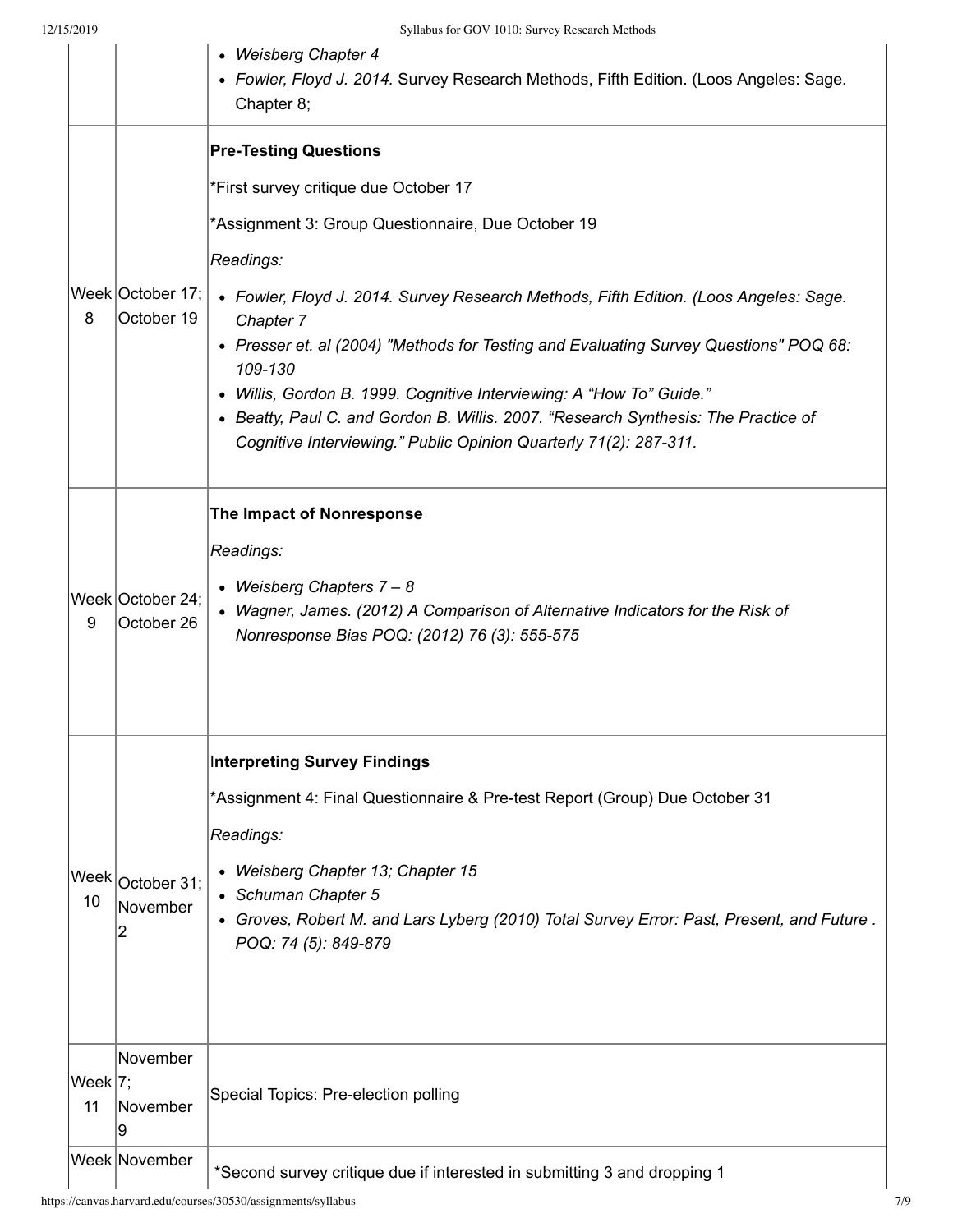| 12                | 15                                           | Course review and exam prep                                                                                              |
|-------------------|----------------------------------------------|--------------------------------------------------------------------------------------------------------------------------|
|                   | November<br>17                               | * In-Class Examination                                                                                                   |
| 13                | Week November<br> 21                         | <b>Special Topics</b>                                                                                                    |
|                   | November<br>23                               | <b>NO CLASS (Thanksgiving Recess)</b>                                                                                    |
| Week $ 28;$<br>14 | November<br>November<br>30                   | *Second Survey Critique due November 28<br><b>Course Wrap-Up</b><br><b>Final Presentations &amp; Preliminary Results</b> |
|                   | December<br>5;<br>December<br>$\overline{7}$ | <b>Reading Period</b>                                                                                                    |
|                   | December<br>15                               | Final Paper, Due at 12:00PM<br>*Extended office hours & tutorials available                                              |

Please contact Instructor or TF with any additional questions.

## Course Summary:

| Date             | <b>Details</b>                                                                                                                  |            |
|------------------|---------------------------------------------------------------------------------------------------------------------------------|------------|
| Tue Sep 12, 2017 | Assignment 1: Preliminary Research Question & Hypotheses<br><u>Muttps://canvas.harvard.edu/courses/30530/assignments/158913</u> | due by 1pm |
| Thu Oct 5, 2017  | Assignment 2: Group Research Proposal<br>(https://canvas.harvard.edu/courses/30530/assignments/158914)                          | due by 1pm |